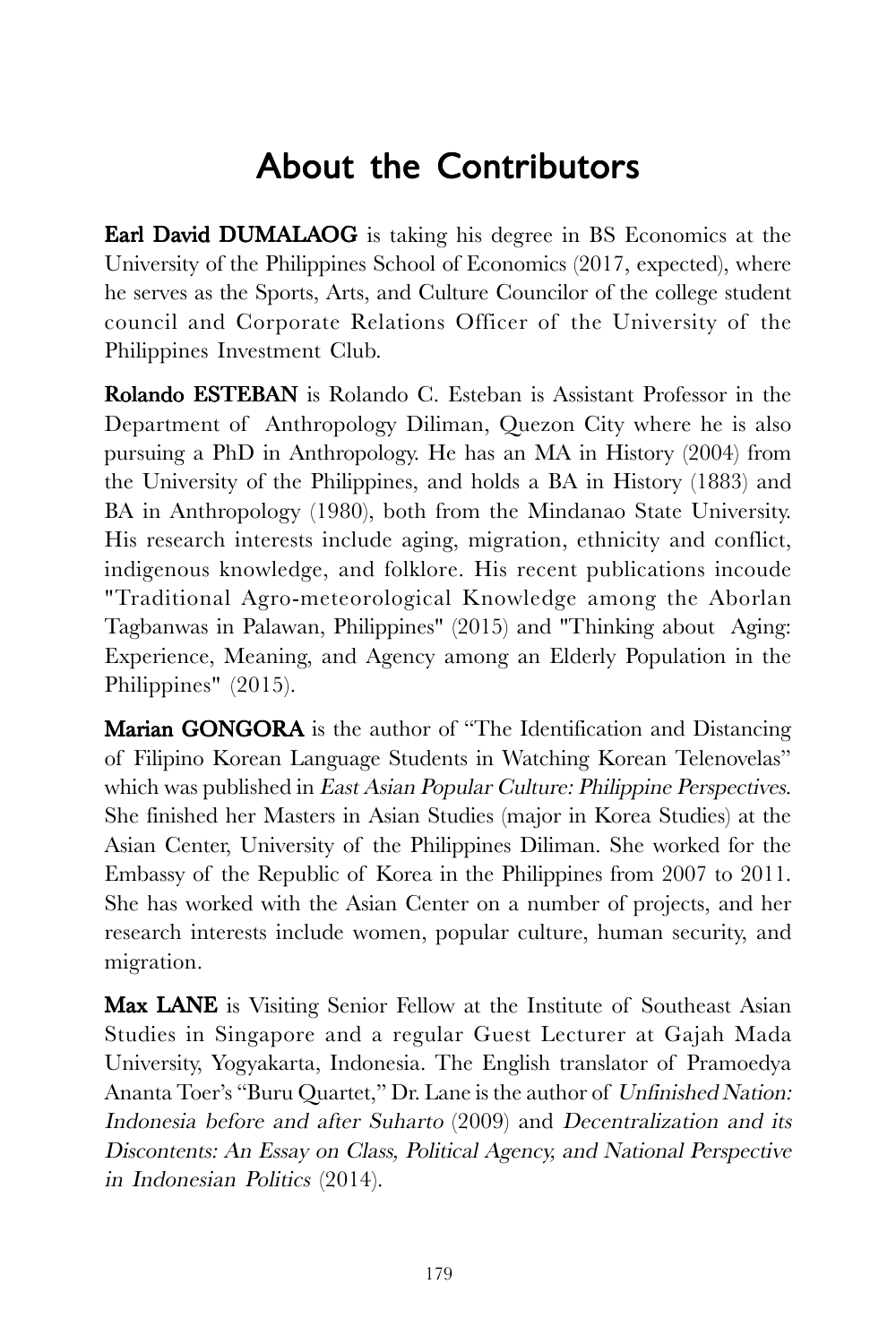**Gerardo LANUZA** is currently teaching at the Department of Sociology, University of the Philippines, Diliman. He teaches Sociology of Education, Sociology of Religion, and Sociological Theory. He is also a faculty fellow at the Center for International Studies, UP Diliman. He is the Chair of CONTEND (Congress of Teachers/Educators for Nationalism and Democracy).

Kaisheng LI is Reseach Fellow of Institute of International Relations, Shanghai Academy of Social Sciences. His research fields include East Asia security, China's foreign strategy, and International Relations Relations Theories.

Allan Chester NADATE is Research Associate for public health policy at HealthJustice Philippines, a health equity-oriented civil society organization. He is taking up law at the University of the Philippines, (2018, expected), where he sits as the President of the Law Debate and Moot Court Union. He also was a former editor of the Philippine Law Journal. He received his bachelor's degree at the University of the Philippines College of Nursing (2012).

Don PAGUSARA is Lecturer of Literature and Humanities at the Ateneo de Davao University. A recipient of the Palanca Awards and the Balagtas Award, some of Pagusara's poems were published in the Diliman Review and the Philippine Collegian. Detained as an activist during the Marcos dictatorship, he wrote poems, plays, and composed songs while in prison. Upon release, Pagusara took graduate courses at the College of Arts and Sciences, University of the Philippines Diliman.

Pasuk PHONGPAICHIT is Professor Emeritus at the Faculty of Economics, Chulalongkorn University, Thailand. Phongpaichit received her Ph.D. at the University of Cambridge, U.K. Her research interests include corruption, the sex industry, illegal economy, social movements, and inequality. The author of From Peasant Girls to Bangkok Masseuses (1980) and Unequal Thailand (2015), Phongpaichit is also the co-translator of The Tale of Khun Chng Khun Phaen, which was awarded with the A.L. Beker Southeast Asian Literature in Translation Prize for 2013.